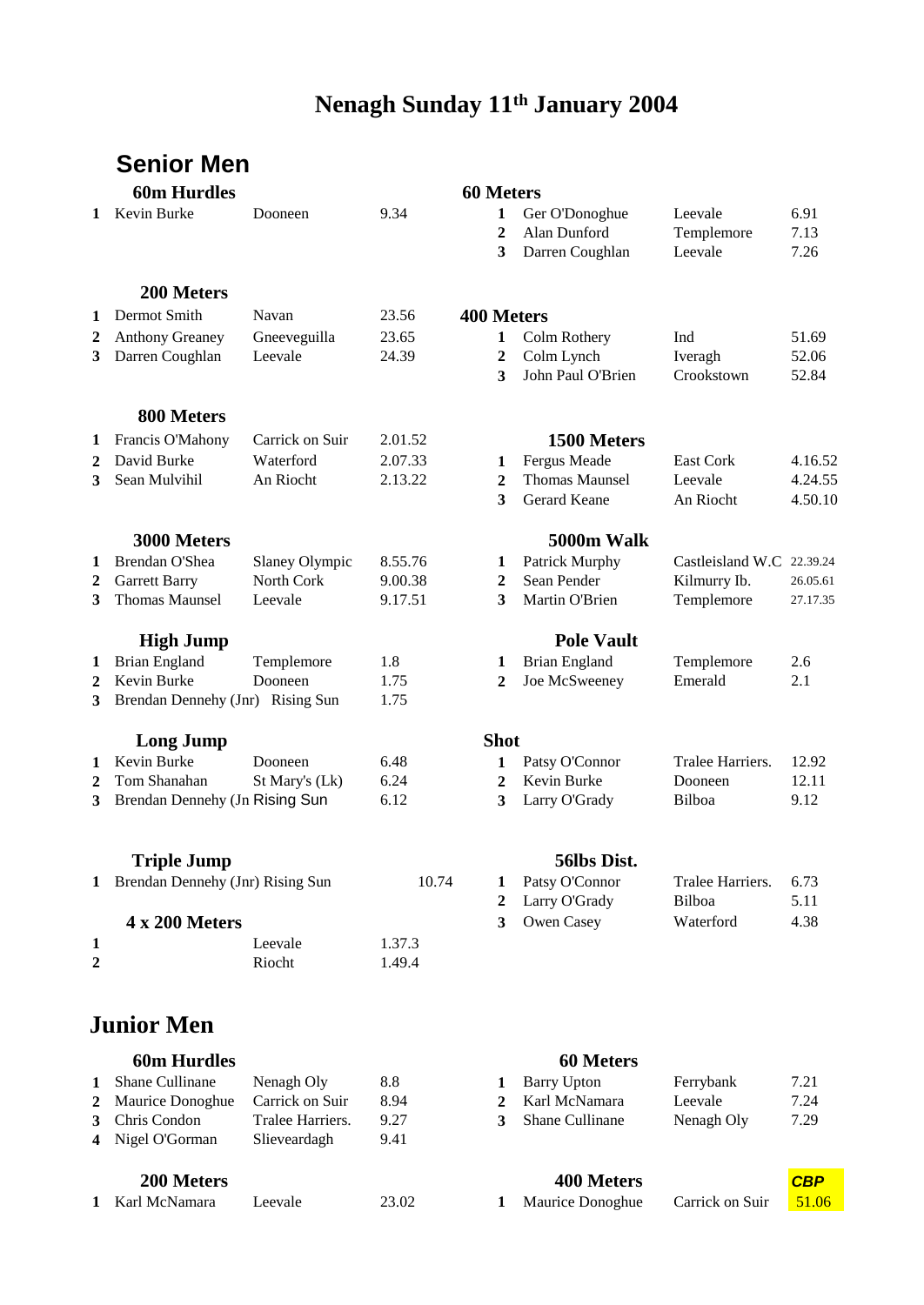| 2            | Ian McNamara                        | Dooneen          | 24.09   | 2            | Barry Upton         | Ferrybank             | 52.13   |
|--------------|-------------------------------------|------------------|---------|--------------|---------------------|-----------------------|---------|
| 3            | Ross Kelly                          | Leevale          | 25.22   | 3            | <b>Brian Glynn</b>  | Dooneen               | 53.52   |
|              | 800 Meters                          |                  |         |              | 1500 Meters         |                       |         |
| 1            | <b>Brian Dunne</b>                  | Carrick on Suir  | 2.02.18 | 1            | Kevin Egan          | St John's (Cl)        | 4.40.49 |
| $\mathbf{2}$ | Aiden Kennedy                       | Farranfore M.V.  | 2.36.65 |              |                     |                       |         |
|              |                                     |                  |         |              | 3000 Meters         |                       |         |
|              | 5000m Walk                          |                  |         | 1            | Philip Conway       | Ferrybank             | 9.13.99 |
| 1            | Aiden Mounsey                       | Borrisokane      | 30.11.0 | 2            | Christopher Bracken | <b>Thurles Crokes</b> | 9.27.00 |
| 2            | Paul Cotter                         | An Riocht        | 30.48.0 | 3            | Paul Stephenson     | Ferrybank             | 9.42.15 |
|              | <b>High Jump</b>                    |                  |         |              | <b>Pole Vault</b>   |                       |         |
| 1            | <b>Christopher Crowley Belgooly</b> |                  | 1.85    | 1            | Alex Jones          | Templemore            | 2.2     |
| $\mathbf{2}$ | Keith King                          | Kilmurry Ib.     | 1.8     | $\mathbf{2}$ | Aiden Kennedy       | Farranfore M.V.       | 2.00    |
| 3            | Simon Hogan                         | Dooneen          | 1.7     |              |                     |                       |         |
|              | <b>Long Jump</b>                    |                  |         |              | <b>Triple Jump</b>  |                       |         |
| 1            | Shane Cullinane                     | Nenagh Oly       | 6.69    | 1            | Sean Carey          | Slieveardagh          | 12.33   |
| 2            | John Shanahan                       | St Mary's (Lk)   | 6.18    | 2            | <b>Tom Cross</b>    | Belgooly              | 11.9    |
| 3            | Simon Hogan                         | Dooneen          | 6.16    | 3            | Keith King          | Kilmurry Ib.          | 11.55   |
|              | <b>Shot</b>                         |                  |         |              |                     |                       |         |
| 1            | <b>Eamon Hartnett</b>               | Lios Tuathail    | 12.54   |              |                     |                       |         |
| $\mathbf{2}$ | James Nagle                         | Farranfore M.V.  | 12.53   | x 200 Meters |                     |                       |         |
| 3            | Alan O'Connor                       | Tralee Harriers. | 12.21   | 1            |                     | Dooneen               | 1.39.2  |
|              |                                     |                  |         |              |                     |                       |         |

# **Senior Women**

|   | <b>60m Hurdles</b>        |                    |          |                | 60 Meters                 |                 |            |
|---|---------------------------|--------------------|----------|----------------|---------------------------|-----------------|------------|
| 1 | Orna Donoghue             | Carrick on Suir    | 9.21     | 1              | Ailis McSweeney           | U.C.C.          | 7.66       |
| 2 | Orla Power                | Carrick on Suir    | 9.31     | $\mathbf{2}$   | Niamh Cummins             | <b>KCK</b>      | 8.53       |
| 3 | Niamh Cremin              | Leevale            | 9.47     | 3              | Fiona Purcell             | Templemore      | 8.95       |
|   | 200 Meters                |                    |          |                | <b>400 Meters</b>         |                 |            |
| 1 | Ailis McSweeney           | U.C.C.             | 25.05CBP | 1              | Maria Sheehan             | Marian          | 58.48      |
| 2 | <b>Antionette Furlong</b> | <b>DMP</b>         | 25.14    | $\mathbf{2}$   | Susan O'Reilly            | Leevale         | 59.45      |
| 3 | Maria Sheehan             | Marian             | 26.02    | 3              | Angela Hogan              | Borrisokane     | 61.86      |
|   | 800 Meters                |                    |          |                | 3000 Meters               |                 |            |
| 1 | Dawn Kelly                | Belgooly           | 2.22.4   | 1              | Siobhan O'Doherty         | Borrisokane     | 10.47.04   |
|   | 3000m Walk                |                    |          |                | <b>High Jump</b>          |                 |            |
| 1 | Geraldine Ingram          | Templemore         | 18.08.1  | 1              | Orna Donoghue             | Carrick on Suir | 1.6        |
| 2 | Sheila Kerley             | An Riocht          | 18.51.1  |                |                           |                 |            |
|   | <b>Pole Vault</b>         |                    |          |                | <b>Long Jump</b>          |                 | <b>CBP</b> |
|   | Edel O'Meara              | Borrisokane        | 2.3      | 1              | <b>Antionette Furlong</b> | <b>DMP</b>      | 5.95       |
|   |                           |                    |          | $\overline{2}$ | Orna Donoghue             | Carrick on Suir | 5.31       |
|   | <b>Shot</b>               |                    |          | 3              | Fiona Purcell             | Templemore      | 4.23       |
|   | Orna Donoghue             | Carrick on Suir    | 9.52     |                |                           |                 |            |
| 2 | Deirdre Twomey            | An Riocht          | 8.84     |                |                           |                 |            |
|   | 4 x 200 Meters            |                    |          |                |                           |                 |            |
| 1 |                           | Belgooly           | 1.49.8   |                |                           |                 |            |
| 2 |                           | <b>Borrisokane</b> | 1.58.4   |                |                           |                 |            |

| ı McNamara                 | Dooneen         | 24.09   | $\mathbf{2}$ | <b>Barry Upton</b>  | Ferrybank             | 52.13   |
|----------------------------|-----------------|---------|--------------|---------------------|-----------------------|---------|
| ss Kelly                   | Leevale         | 25.22   | 3            | <b>Brian Glynn</b>  | Dooneen               | 53.52   |
| 800 Meters                 |                 |         |              | 1500 Meters         |                       |         |
| ian Dunne                  | Carrick on Suir | 2.02.18 | $\mathbf 1$  | Kevin Egan          | St John's (Cl)        | 4.40.49 |
| den Kennedy                | Farranfore M.V. | 2.36.65 |              |                     |                       |         |
|                            |                 |         |              | 3000 Meters         |                       |         |
| 5000m Walk                 |                 |         | 1            | Philip Conway       | Ferrybank             | 9.13.99 |
| den Mounsey                | Borrisokane     | 30.11.0 | 2            | Christopher Bracken | <b>Thurles Crokes</b> | 9.27.00 |
| ul Cotter                  | An Riocht       | 30.48.0 | 3            | Paul Stephenson     | Ferrybank             | 9.42.15 |
| <b>High Jump</b>           |                 |         |              | <b>Pole Vault</b>   |                       |         |
| ristopher Crowley Belgooly |                 | 1.85    | $\mathbf 1$  | Alex Jones          | Templemore            | 2.2     |
| ith King                   | Kilmurry Ib.    | 1.8     | $\mathbf{2}$ | Aiden Kennedy       | Farranfore M.V.       | 2.00    |
| non Hogan                  | Dooneen         | 1.7     |              |                     |                       |         |
| <b>Long Jump</b>           |                 |         |              | <b>Triple Jump</b>  |                       |         |
| ane Cullinane              | Nenagh Oly      | 6.69    | 1            | Sean Carey          | Slieveardagh          | 12.33   |
| nn Shanahan                | St Mary's (Lk)  | 6.18    | 2            | <b>Tom Cross</b>    | Belgooly              | 11.9    |
| non Hogan                  | Dooneen         | 6.16    | 3            | Keith King          | Kilmurry Ib.          | 11.55   |
| <b>Shot</b>                |                 |         |              |                     |                       |         |

| 2 James Nagle   | Farranfore M.V. 12.53  | x 200 Meters |         |        |
|-----------------|------------------------|--------------|---------|--------|
| 3 Alan O'Connor | Tralee Harriers. 12.21 |              | Dooneen | 1.39.2 |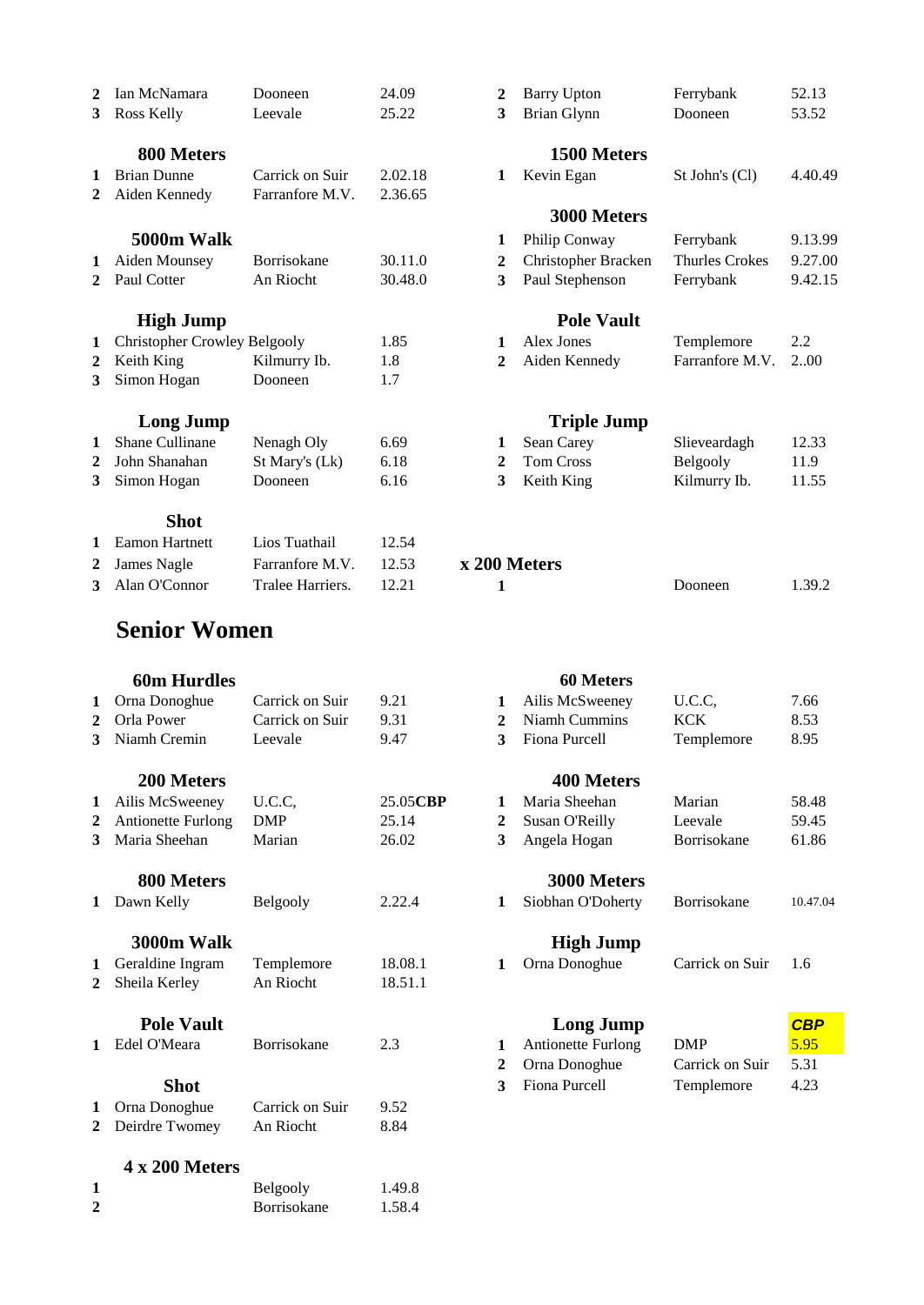# **Junior Women**

### **60m Hurdles 60 Meters**

| 1              | Mera O'Connor       | Belgooly             | 9.72     | 1                | Louise Nicholson               | Emerald        | 8.01       |
|----------------|---------------------|----------------------|----------|------------------|--------------------------------|----------------|------------|
| 2              | Kelly Proper        | Ferrybank            | 9.82     | 2                | Amy Clarke                     | Leevale        | 8.39       |
| 3              | Ciara Power         | Carrick on Suir      | 10.42    | 3                | Kelly Proper                   | Ferrybank      | 8.47       |
|                | 200 Meters          |                      |          |                  | <b>400 Meters</b>              |                |            |
| 1              | Louise Nicholson    | Emerald              | 26.27    | 1                | Nicole O'Regan                 | Togher         | 61.78      |
| 2              | Christina Broderick | Belgooly             | 27.2     | $\boldsymbol{2}$ | Claire McSweeney               | Leevale        | 63.19      |
| 3              | Kelly Rodnell       | England              | 27.82    | 3                | Siobhan Heffernan              | Liscarroll     | 69.93      |
|                | 800 Meters          |                      |          |                  | 1500 Meters                    |                |            |
| 1              | Laura Crowe         | Tralee Harriers.     | 2.18.56  | 1                | Louise Finn                    | Belgooly       | 5.14.      |
| $\mathbf{2}$   | Kelly Rodnell       | England              | 2.21.48  | $\boldsymbol{2}$ | Maria Jones                    | St Flannan's   | 5.29.      |
| 3              | Louise Finn         | Belgooly             | 2.26.32  | 3                | Miriam Cashman                 | Liscarroll     | 5.40.0     |
|                | 3000 Meters         |                      |          |                  | 3000m Walk                     |                | <b>CBP</b> |
| 1              | Maria Hally         | Ferrybank            | 10.58.13 | $\mathbf{1}$     | Catriona McMahon               | St Mary's (Lk) | 14.21.9    |
| 2              | Maire Heffernan     | Liscarroll           | 12.01.62 | $\mathbf{2}$     | Aobheann Prenderville 18.08.22 |                |            |
| 3              | Ellen Fitzgerald    | Farranfore M.V.      | 12.25.16 |                  |                                |                |            |
|                | <b>High Jump</b>    |                      |          |                  | <b>Long Jump</b>               |                |            |
| 1              | Christina Broderick | Belgooly             | 1.5      | 1                | Kelly Proper                   | Ferrybank      | 4.97       |
| 2              | <b>Kelly Proper</b> | Ferrybank            | 1.5      | $\boldsymbol{2}$ | Caitriona DePaor               | Youghal        | 4.75       |
| 3              | Siobhan Heffernan   | Liscarroll           | 1.4      | 3                | Amy Clarke                     | Leevale        | 4.75       |
|                | <b>Triple Jump</b>  |                      |          |                  | <b>Shot</b>                    |                |            |
| 1              | Katey Byrd          | Belgooly             | 9.97     | 1                | Kathleen Fitzgerald            | Leevale        | 10.7       |
| $\overline{2}$ | Kelly Proper        | Ferrybank            | 9.96     | $\boldsymbol{2}$ | Sonia Kennedy                  | Ferrybank      | 10.21      |
| 3              | Margaret McCarthy   | <b>Blarney Innis</b> | 9.78     | 3                | Caitriona Ryan                 | Slieveardagh   | 9.58       |
|                | 4 x 200 Meters      |                      |          |                  |                                |                |            |
| 1              | Emerald             |                      | 1.51.2   |                  |                                |                |            |
| 2              | Riocht              |                      | 2.01.8   |                  |                                |                |            |
| 3              | Liscarroll          |                      | 2.16.9   |                  |                                |                |            |

| Mera O'Connor       | Belgooly                                                                                       | 9.72                                          | 1            | Louise Nicholson    | Emerald                                 | 8.01                                                                                 |
|---------------------|------------------------------------------------------------------------------------------------|-----------------------------------------------|--------------|---------------------|-----------------------------------------|--------------------------------------------------------------------------------------|
| Kelly Proper        | Ferrybank                                                                                      | 9.82                                          | 2            | Amy Clarke          | Leevale                                 | 8.39                                                                                 |
| Ciara Power         | Carrick on Suir                                                                                | 10.42                                         | 3            | <b>Kelly Proper</b> | Ferrybank                               | 8.47                                                                                 |
| 200 Meters          |                                                                                                |                                               |              | 400 Meters          |                                         |                                                                                      |
| Louise Nicholson    | Emerald                                                                                        | 26.27                                         | 1            | Nicole O'Regan      | Togher                                  | 61.78                                                                                |
| Christina Broderick | Belgooly                                                                                       | 27.2                                          | 2            | Claire McSweeney    | Leevale                                 | 63.19                                                                                |
| Kelly Rodnell       | England                                                                                        | 27.82                                         | 3            | Siobhan Heffernan   | Liscarroll                              | 69.93                                                                                |
| 800 Meters          |                                                                                                |                                               |              | 1500 Meters         |                                         |                                                                                      |
| Laura Crowe         | Tralee Harriers.                                                                               | 2.18.56                                       | 1            | Louise Finn         |                                         | 5.14.71                                                                              |
|                     |                                                                                                | 2.21.48                                       | 2            | Maria Jones         | St Flannan's                            | 5.29.18                                                                              |
| Louise Finn         | Belgooly                                                                                       | 2.26.32                                       | 3            | Miriam Cashman      | Liscarroll                              | 5.40.63                                                                              |
| 3000 Meters         |                                                                                                |                                               |              | 3000m Walk          |                                         | <b>CBP</b>                                                                           |
|                     |                                                                                                | 10.58.13                                      | 1            | Catriona McMahon    |                                         | 14.21.96                                                                             |
| Maire Heffernan     | Liscarroll                                                                                     | 12.01.62                                      | 2            |                     |                                         |                                                                                      |
| Ellen Fitzgerald    | Farranfore M.V.                                                                                | 12.25.16                                      |              |                     |                                         |                                                                                      |
|                     |                                                                                                |                                               |              |                     |                                         |                                                                                      |
|                     |                                                                                                |                                               |              |                     |                                         | 4.97                                                                                 |
|                     |                                                                                                |                                               | $\mathbf{2}$ | Caitriona DePaor    |                                         | 4.75                                                                                 |
| Siobhan Heffernan   | Liscarroll                                                                                     | 1.4                                           | 3            | Amy Clarke          | Leevale                                 | 4.75                                                                                 |
| <b>Triple Jump</b>  |                                                                                                |                                               |              | <b>Shot</b>         |                                         |                                                                                      |
|                     | Kelly Rodnell<br>Maria Hally<br><b>High Jump</b><br>Christina Broderick<br><b>Kelly Proper</b> | England<br>Ferrybank<br>Belgooly<br>Ferrybank | 1.5<br>1.5   | 1                   | <b>Long Jump</b><br><b>Kelly Proper</b> | Belgooly<br>St Mary's (Lk)<br>Aobheann Prenderville 18.08.22<br>Ferrybank<br>Youghal |

| www                 |              |       |
|---------------------|--------------|-------|
| Kathleen Fitzgerald | Leevale      | 10.7  |
| Sonia Kennedy       | Ferrybank    | 10.21 |
| Caitriona Ryan      | Slieveardagh | 9.58  |

# **Nenagh Saturday 3rd January 2004**

# **Men Over 40**

|                | 60 <sub>m</sub>  |                   |        |              | <b>200m</b>    |                        |        |
|----------------|------------------|-------------------|--------|--------------|----------------|------------------------|--------|
| $\mathbf{1}$   | Anthony Geogehan | <b>SLOT</b>       | 8.8    |              | Colm Rothery   | Metro St Bridgets 24.5 |        |
|                | 2 Colm Rothery   | Metro St Bridgets | 8.8    | 2            | Kieran Leahy   | Waterford              | 24.9   |
| 3 <sup>1</sup> | Niall Kelly      | Nenagh Oly        | 8.9    | 3            | Peter Gleeson  | Nenagh Oly             | 25.7   |
|                | 800m             |                   |        |              | 1500m          |                        |        |
| $\mathbf{1}$   | Pat Grace        | Nenagh Oly        | 2.06.1 |              | Pat Nugent     | St Mary's (Cl)         | 4.22.0 |
|                | 2 Peter Gleeson  | Nenagh Oly        | 2.06.2 | $\mathbf{2}$ | Ray Flanagan   | Bilboa                 | 4.42.0 |
|                | 3 Tony Christie  | St Finbarr's      | 2.13.0 |              | Denis McCarthy | East Cork              | 4.45.0 |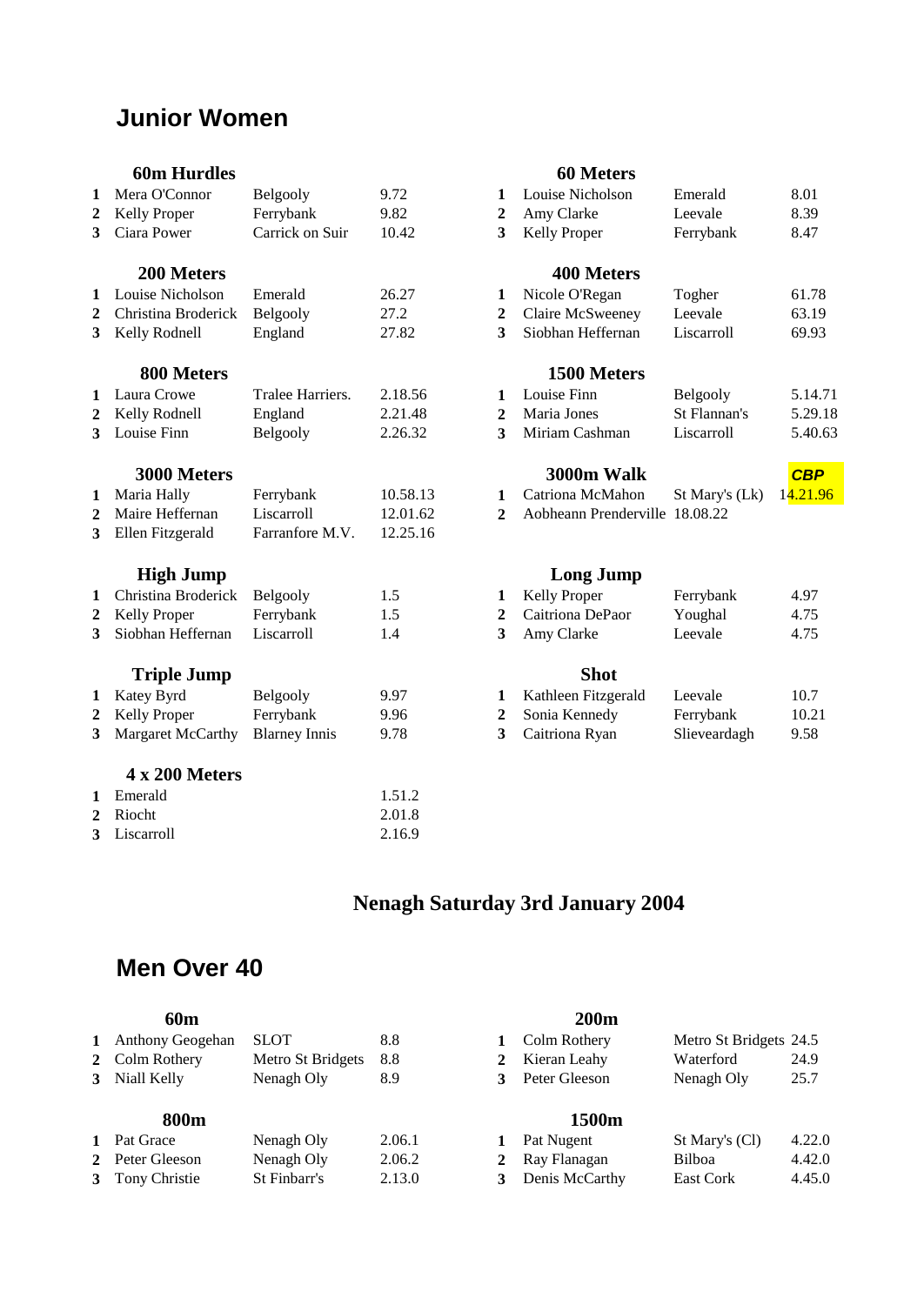|              | 1 Pat Nugent                    | St Mary's (Cl) | 9.12.0  |      |              | <b>Bobby Fletcher</b> | Dundrum           | 4.76  |
|--------------|---------------------------------|----------------|---------|------|--------------|-----------------------|-------------------|-------|
|              | 2 Denis McCarthy                | East Cork      | 10.10.0 |      | $\mathbf{2}$ | Larry O'Grady         | Bilboa            | 4.69  |
|              | 3 Ray Flanagan                  | Bilboa         | 10.16.0 |      | 3            | Nealiei Hall          | <b>Ballynonty</b> | 4.36  |
|              | <b>High Jump</b>                |                |         |      |              | <b>Shot</b>           |                   |       |
|              | 1 Larry O'Grady                 | Bilboa         | 1.45    |      |              | John O'Dea            | Dundrum           | 10.29 |
|              | 2 Michael Hornibrook Liscarroll |                | 1.3     |      |              | 2 Larry O'Grady       | Bilboa            | 9     |
|              |                                 |                |         |      | 3            | Daithi O'Murchu       | Liscarroll        | 8.26  |
|              | $4 \times 200$                  |                |         |      |              |                       |                   |       |
| $\mathbf{1}$ | Nenagh Oly                      |                |         | 1.48 |              |                       |                   |       |
|              | 2 West Waterford                |                |         | 1.52 |              |                       |                   |       |

 Tralee Harriers 1.53 Ballynonty 2.06

### **3000M Long Jump**

|              | <b>Bobby Fletcher</b> | Dundrum           | 4.76  |
|--------------|-----------------------|-------------------|-------|
| $\mathbf{2}$ | Larry O'Grady         | <b>Bilboa</b>     | 4.69  |
| 3            | Nealiei Hall          | <b>Ballynonty</b> | 4.36  |
|              | <b>Shot</b>           |                   |       |
|              | John O'Dea            | Dundrum           | 10.29 |
| 2            | Larry O'Grady         | <b>Bilboa</b>     | 9     |
| 3            | Daithi O'Murchu       | Liscarroll        | 8.26  |
|              |                       |                   |       |

## **Men over 45**

| 60m                 |                        |        |              | 200 <sub>m</sub> |                |        |
|---------------------|------------------------|--------|--------------|------------------|----------------|--------|
| 1 Brendan Moran     | West Waterford         | 7.6    |              | Brendan Moran    | West Waterford | 25.8   |
| 2 Pat Canty         | <b>Tralee Harriers</b> | 7.9    | 2            | Eugine Kirwan    | <b>SLOT</b>    | 27     |
| 3 Eugine Kirwan     | <b>SLOT</b>            | 8.2    | 3            | Tom McGrath      | Templemore     | 28     |
| 800m                |                        |        |              | 1500m            |                |        |
| 1 Paul Dinan        | St Finbarr's           | 2.18.0 |              | James Sexton     | Kilmurry Ib.   | 4.44.0 |
| 2 James Sexton      | Kilmurry Ib.           | 2.20.0 | $\mathbf{2}$ | Tommy Murphy     | Skibbereen     | 4.52.0 |
| 3 Michael Quinlivan | Tulla                  | 2.25.0 | 3            | John Sheeran     | Dundrum        | 5.19.0 |

| 1 Tommy Murphy | Skibbereen   |
|----------------|--------------|
| 2 James Sexton | Kilmurry Ib. |
| 3 Paul Dinan   | St Finbarr's |

### *Cong Jump* **Shot**

| 1 Tom McGrath | Templemore      | 4.86 | 1 Patsy O'Connor | Tralee Harriers | -12.  |
|---------------|-----------------|------|------------------|-----------------|-------|
| 2 Seamus Fox  | Fanahan McSw    | 441  | 2 Pat Canty      | Tralee Harriers | - 8.2 |
| 3 Pat Canty   | Tralee Harriers | 436  |                  |                 |       |

## **Men over 50**

| $\mathbf{1}$ | <b>Jim Casey</b> | St Cronan's       | 7.9     |             | James O'Hare     | Limerick          | 27.6   |
|--------------|------------------|-------------------|---------|-------------|------------------|-------------------|--------|
|              | 2 James O'Hare   | Limerick          | 8.2     | $2^{\circ}$ | Tommy Maguire    | Nenagh Oly        | 29     |
|              | 3 Tommy Maguire  | Nenagh Oly        | 8.5     |             |                  |                   |        |
|              | 800m             |                   |         |             | 1500m            |                   |        |
|              | 1 Tony Huff      | <b>Ballynonty</b> | 2.35.0  | 1           | Tony Huff        | <b>Ballynonty</b> | 5.00.0 |
| $\mathbf{2}$ | Sean O'Neill     | Kilmurry Ib.      | 2.36.0  | 2           | John Butler      | West Limerick     | 5.00.1 |
|              | 3 Sean Pender    | Kilmurry Ib.      | 2.49.0  | 3           | Paddy Dolan      | Clonmel           | 6.04.c |
|              | 3000M            |                   |         |             | <b>High Jump</b> |                   |        |
|              | 1 Tony Huff      | <b>Ballynonty</b> | 10.51.0 | 1           | Liam O'Dwyer     | Dundrum           | 1.2    |
|              | 2 Con Kelleher   | West Waterford    | 11.04.0 |             |                  |                   |        |
| 3            | John Walshe      | East Cork         | 11.26.0 |             | <b>Shot</b>      |                   |        |

## 1 Brendan Moran West Waterford 25.8 Eugine Kirwan SLOT 27 Tom McGrath Templemore 28

|              | 1500m          |              |        |
|--------------|----------------|--------------|--------|
| $\mathbf{1}$ | James Sexton   | Kilmurry Ib. | 4.44.0 |
|              | 2 Tommy Murphy | Skibbereen   | 4.52.0 |
| 3            | John Sheeran   | Dundrum      | 5.19.0 |

### **3000M High Jump**

| 1 Tommy Murphy | Skibbereen   | 1 Patsy O'Connor | Tralee Harriers 1.4  |  |
|----------------|--------------|------------------|----------------------|--|
| 2 James Sexton | Kilmurry Ib. | 2 Pat Canty      | Tralee Harriers 1.35 |  |
| 3 Paul Dinan   | St Finbarr's | 3 Seamus Fox     | Fanahan McSw 1.3     |  |

| 1 Tom McGrath | Templemore        | 4.86 | 1 Patsy O'Connor | Tralee Harriers 12.22 |  |
|---------------|-------------------|------|------------------|-----------------------|--|
| 2 Seamus Fox  | Fanahan McSw 4.41 |      | 2 Pat Canty      | Tralee Harriers 8.2   |  |

### **60m 200m**

| 1 Jim Casey    | St Cronan's |  | 1 James O'Hare  | Limerick   | 27.6 |
|----------------|-------------|--|-----------------|------------|------|
| 2 James O'Hare | Limerick    |  | 2 Tommy Maguire | Nenagh Oly |      |
| - -            |             |  |                 |            |      |

### **800m 1500m**

| 1 Tony Huff    | <b>Ballynonty</b> | 2.35.0 | Tony Huff     | <b>Ballynonty</b> | 5.00.0 |
|----------------|-------------------|--------|---------------|-------------------|--------|
| 2 Sean O'Neill | Kilmurry Ib.      | 2.36.0 | 2 John Butler | West Limerick     | 5.00.1 |
| 3 Sean Pender  | Kilmurry Ib.      | 2.49.0 | 3 Paddy Dolan | Clonmel           | 6.04.0 |

## **High Jump**

Liam O'Dwyer Dundrum 7.08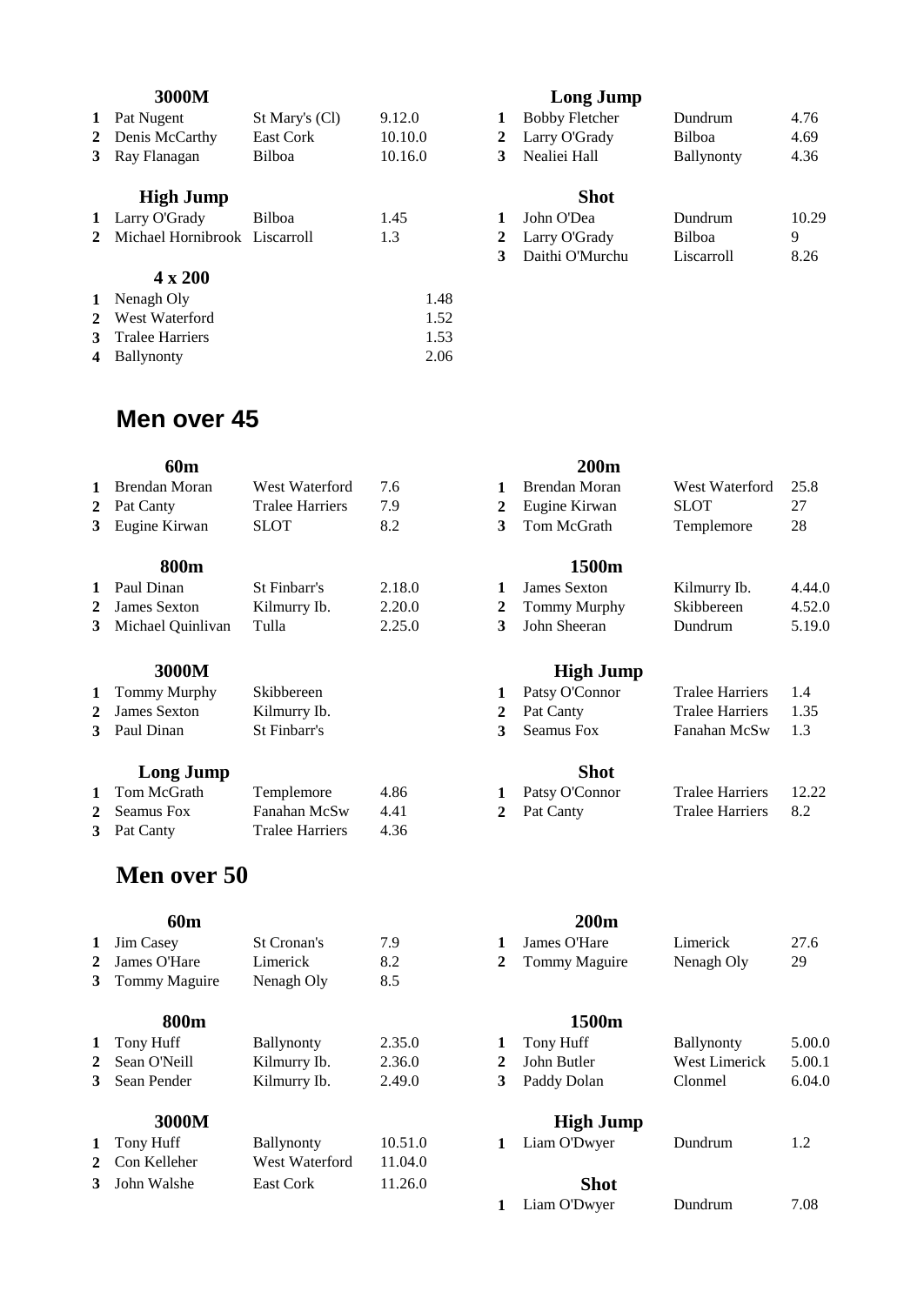| Long Jumi |
|-----------|
|           |

| Liam O'Dwyer<br>3.3<br>Dundrum |  |
|--------------------------------|--|
|--------------------------------|--|

# **Men over 55**

| 1 Brendan Dennehy        | Rising Sun             | 7.9                    |    | <b>Brendan Dennehy</b> | Rising Sun             | 27  |
|--------------------------|------------------------|------------------------|----|------------------------|------------------------|-----|
| 2 Donal Crowley          | <b>Tralee Harriers</b> | 8.5                    |    | Donal Crowley          | <b>Tralee Harriers</b> | 29  |
| 3 Ned Greene             | Dundrum                | 8.7                    | з. | Ned Greene             | Dundrum                | 30  |
| <b>800m</b>              |                        |                        |    | 1500m                  |                        |     |
| 1 Donal Crowley          | <b>Tralee Harriers</b> | 2.50.0                 |    | Paddy Shelly           | <b>Ballynonty</b>      | 5., |
| $A$ D. 11 $\alpha$ 1. 11 | 11.11                  | $\cap$ $\sim$ 1 $\cap$ |    |                        |                        |     |

| 2 Paddy Shelly              | <b>Ballynonty</b> | 2.51.0 |       |
|-----------------------------|-------------------|--------|-------|
| 3 William O'Mahony Midleton |                   | 2.53.0 | 3000M |

### **High Jump**

| 1 Brendan Dennehy | Rising Sun             | 1.3  | <b>Long Jump</b>   |
|-------------------|------------------------|------|--------------------|
| 2 Donal Crowley   | <b>Tralee Harriers</b> | 1.2  | 1 Brendan Dennehy  |
| 3 Dick Browne     | Dundrum                | 1.25 | 2 William O'Mahony |
|                   |                        |      | 3 Michael Kelly    |

## **Shot**

| 1 Michael Kelly            | Nenagh Oly | 10.24 |
|----------------------------|------------|-------|
| 2 Micael McCormack Fethard |            | 7.91  |
| 3 Ned Greene               | Dundrum    | 7.47  |

# **Men over 60**

|                | 60 <sub>m</sub>      |                 |         |   | 200 <sub>m</sub>     |                      |        |
|----------------|----------------------|-----------------|---------|---|----------------------|----------------------|--------|
|                | 1 Jim O'Shea         | Farranfore M.V. | 9.4     | 1 | Joe McSweeney        | Emerald              | 28.5   |
|                | 2 Tom Houlihan       | Midleton        | 10.2    | 2 | Jim O'Shea           | Farranfore M.V.      | 32.5   |
|                |                      |                 |         | 3 | Tony Buckley         | Gneeveguilla         | 36.9   |
|                | 800m                 |                 |         |   |                      |                      |        |
|                | 1 Joe McSweeney      | Emerald         | 2.47.0  |   | 1500m                |                      |        |
| $\mathbf{2}^-$ | Mike Browne          | Gneeveguilla    | 2.51.0  | 1 | Mike Browne          | Gneeveguilla         | 5.56.0 |
|                | 3 Tony Buckley       | Gneeveguilla    | 3.05.0  | 2 | Tony Buckley         | Gneeveguilla         | 6.01.0 |
|                |                      |                 |         | 3 | <b>Anthony Dunne</b> | <b>Grange Fermoy</b> | 6.41.0 |
|                | 3000M                |                 |         |   |                      |                      |        |
|                | 1 Mike Browne        | Gneeveguilla    | 11.54.0 |   | <b>High Jump</b>     |                      |        |
|                | 2 Tony Buckley       | Gneeveguilla    | 12.06.0 | 1 | Jim O'Shea           | Farranfore M.V.      | 1.3    |
| 3              | <b>Anthony Dunne</b> | Grange Fermoy   | 13.09.0 | 2 | Joe McSweeney        | Emerald              | 1.25   |
|                |                      |                 |         | 3 | Tom Houlihan         | Midleton             | 1.15   |
|                |                      |                 |         |   |                      |                      |        |

## **Long Jump**

| 1 Joe McSweeney | Emerald              |  | <b>Shot</b> |         |      |
|-----------------|----------------------|--|-------------|---------|------|
| 2 Jim O'Shea    | Farranfore M.V. 3.89 |  | John Kelly  | Dundrum | 8.96 |

# **Men over 65**

 **Shot**

| Martin McDonagh | Tralee Harriers | 9.93 |
|-----------------|-----------------|------|
|                 |                 |      |

# **Men over 70**

| <b>Long Jump</b> |         |  | 2 Sean Pender | Kilmurry Ib. | 6.41 |
|------------------|---------|--|---------------|--------------|------|
| Liam O'Dwyer     | Dundrum |  | 3 Paddy Dolan | Clonmel      | 5.86 |

### **60m 200m**

| 1 Brendan Dennehy  | Rising Sun             | 7.9    | <b>Brendan Dennehy</b> | <b>Rising Sun</b>      | 27      |
|--------------------|------------------------|--------|------------------------|------------------------|---------|
| 2 Donal Crowley    | <b>Tralee Harriers</b> | 8.5    | Donal Crowley          | <b>Tralee Harriers</b> | 29.3    |
| 3 Ned Greene       | Dundrum                | 8.7    | Ned Greene             | Dundrum                | 30.4    |
| 800m               |                        |        | 1500m                  |                        |         |
| 1 Donal Crowley    | <b>Tralee Harriers</b> | 2.50.0 | Paddy Shelly           | <b>Ballynonty</b>      | 5.45.0  |
| 2 Paddy Shelly     | Ballynonty             | 2.51.0 |                        |                        |         |
| 3 William O'Mahony | Midleton               | 2.53.0 | 3000M                  |                        |         |
|                    |                        |        | Paddy Shelly           | <b>Ballynonty</b>      | 12.30.0 |
| <b>High Jump</b>   |                        |        |                        |                        |         |
| 1 Brendan Dennehy  | Rising Sun             | 1.3    | Long Jump              |                        |         |
| 2 Donal Crowley    | <b>Tralee Harriers</b> | 1.2    | <b>Brendan Dennehy</b> | <b>Rising Sun</b>      | 4.26    |
|                    |                        |        |                        |                        |         |

| 4 DOIIAI CLOWIEY | Trajee Harriers |      | $\bf{1}$ Diendan Denneny | nisilig dul | 4.20 |
|------------------|-----------------|------|--------------------------|-------------|------|
| 3 Dick Browne    | Dundrum         | 1.25 | 2 William O'Mahony       | Midleton    | 4.03 |
|                  |                 |      | 3 Michael Kelly          | Nenagh Oly  | 3.58 |

| 2 Jim O'Shea   | Farranfore M.V. | 32.5 |
|----------------|-----------------|------|
| 3 Tony Buckley | Gneeveguilla    | 36.9 |
| 1500m          |                 |      |

| 1 Mike Browne   | Gneeveguilla         | 5.56.0 |
|-----------------|----------------------|--------|
| 2 Tony Buckley  | Gneeveguilla         | 6.01.0 |
| 3 Anthony Dunne | <b>Grange Fermoy</b> | 6.41.0 |

## **High Jump**

|                | 1 Jim O'Shea   | Farranfore M.V. 1.3 |      |
|----------------|----------------|---------------------|------|
| $\overline{2}$ | Joe McSweeney  | Emerald             | 1.25 |
|                | 3 Tom Houlihan | Midleton            | 1.15 |
|                |                |                     |      |
|                | <b>Shot</b>    |                     |      |
| $\mathbf{1}$   | John Kelly     | Dundrum             | 8.96 |
| $\mathbf{2}$   | Tom Houlihan   | Midleton            | 6.68 |
|                |                |                     |      |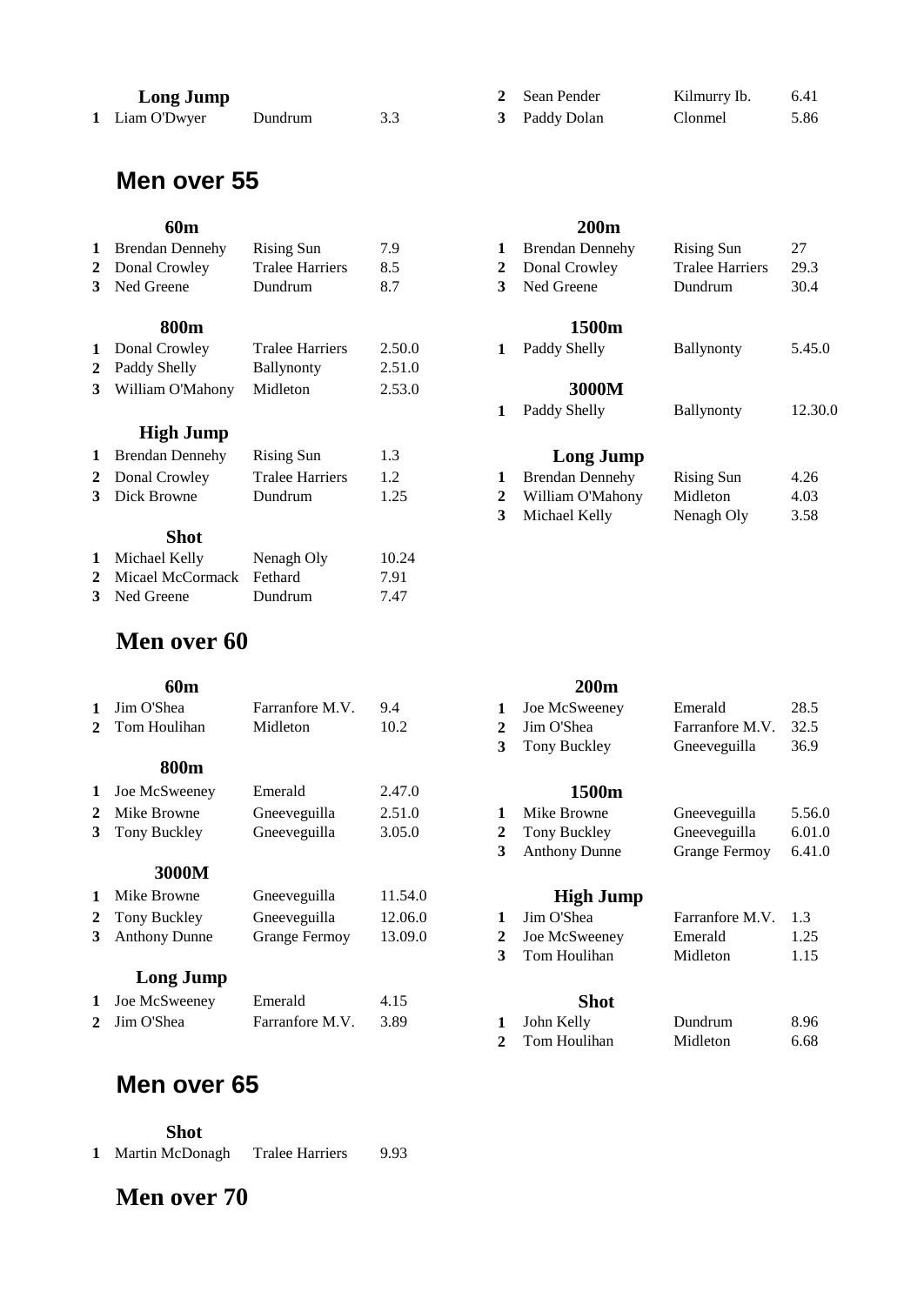|              | 60m                                  |           |        | <b>200m</b>                          |
|--------------|--------------------------------------|-----------|--------|--------------------------------------|
| $\mathbf{1}$ | Tadgh O'Donoghue                     | An Riocht | 10.1   | Tadgh O'Donoghue                     |
|              | 2 Michael O'Beirne                   | Dundrum   | 10.4   |                                      |
| $\mathbf{1}$ | <b>High Jump</b><br>Michael O'Beirne | Dundrum   | 1.05.0 | <b>Long Jump</b><br>Michael O'Beirne |
|              | <b>Shot</b>                          |           |        |                                      |
| $\mathbf{1}$ | Michael O'Beirne                     | Dundrum   | 7.08   |                                      |

### Tadgh O'Donoghue An Riocht 46.5

|   | $1.44 \pm 1.00$ D ono $\leq 1.48$ | <i>L'</i> HI TUOVIII | $\sim$ |
|---|-----------------------------------|----------------------|--------|
|   | Long Jump                         |                      |        |
| 1 | Michael O'Beirne                  | Dundrum              | 2.94   |

# **Women over 35**

| ۰.<br>v<br>v | ×<br>۰.<br>w<br>۰. |  |
|--------------|--------------------|--|
|              |                    |  |

|              | <b>60m</b>          |               |         |              | <b>200m</b>       |                |        |
|--------------|---------------------|---------------|---------|--------------|-------------------|----------------|--------|
|              | 1 Liz Coomey        | <b>Bandon</b> | 8.7     | 1            | Marie McEllisttin | <b>Riocht</b>  | 30     |
| 2            | Josephine Hickey    | Gneeveguilla  | 9       | 2            | Liz Coomey        | <b>Bandon</b>  | 30.2   |
|              | 3 Marie McEllisttin | Riocht        | 9.2     | 3            | Elaine Keaty      | St Finbarr's   | 32     |
|              | 800m                |               |         |              | 1500m             |                |        |
|              | 1 Carmel Crowley    | <b>Bandon</b> | 2.40.0  | 1            | Carmel Crowley    | <b>Bandon</b>  | 5.14.0 |
| $\mathbf{2}$ | Denise Compton      | Dundrum       | 2.43.0  | 2            | Denise Compton    | <b>Dundrum</b> | 5.31.0 |
|              | 3 Kate Moyna        | Riocht        | 2.51.0  | 3            | Kate Moyna        | An Riocht      | 5.44.0 |
|              | 3000M               |               |         |              | <b>High Jump</b>  |                |        |
| $\mathbf{1}$ | Carmel Crowley      | <b>Bandon</b> | 10.45.0 | 1            | Kay O'Riordan     | Fethard        | 1.4    |
|              | 2 Maria Walsh       | Clonmel       | 12.20.0 | $\mathbf{2}$ | Liz Coomey        | Bandon         | 1.2    |
|              | 3 Fiona Begley      | Bantry        | 12.31.0 |              |                   |                |        |
|              |                     |               |         |              | <b>Shot</b>       |                |        |

| <b>LUILE JUILLY</b>             |           |      |               | S <sub>nc</sub> | <u>.</u> |
|---------------------------------|-----------|------|---------------|-----------------|----------|
| 1 Josephine Hickey Gneeveguilla |           | 4.32 | 2 Liz Coomey  | <b>Bandon</b>   | 7.84     |
| 2 Marie McEllisttin             | An Riocht |      | 3 Sile Kerley | An Riocht       | 6.11     |
|                                 |           |      |               |                 |          |

## **Relay**

| 1 West Cork      | 2.13 |
|------------------|------|
| 2 St Finbarr's   | 2.17 |
| 3 West Waterford | 2.17 |
| 4 An Riocht      | 2.25 |

# **Women over 40**

| 1 Mary Dwyer     | SLOT.        | 8.7    |   | Mary Dwyer        | <b>SLOT</b>    | 31 |
|------------------|--------------|--------|---|-------------------|----------------|----|
| 2 Maura McCarthy | Bantry       | 8.7    | 2 | Maura McCarthy    | Bantry         | 33 |
| 3 Marie O'Leary  | An Riocht    | 9.4    |   |                   |                |    |
|                  |              |        |   | 1500m             |                |    |
| 800m             |              |        |   | Siobhan O'Mahoney | West Waterford |    |
| 1 Mary Sweeney   | St Finbarr's | 2.39.0 | 2 | Regina Burton     | St Finbarr's   |    |
| 2 Mary Murphy    | St Finbarr's | 2.47.0 |   |                   |                |    |
| 3 Regina Burton  | St Finbarr's | 2.50.0 |   |                   |                |    |
|                  |              |        |   | <b>Long Jump</b>  |                |    |
|                  |              |        |   |                   |                |    |

| 1 Mary Sweeney | St Finbarr's | 11.19.0 | 2 Maura McCarthy | Bantry | 3.96 |
|----------------|--------------|---------|------------------|--------|------|
| 2 Mary Murphy  | St Finbarr's | 11.52.0 | 3 Marie O'Leary  | Riocht | 2.98 |

|                | 1 Liz Coomey      | Bandon            | 8.7     | 1            | Marie McEllisttin     | Riocht            | 30     |
|----------------|-------------------|-------------------|---------|--------------|-----------------------|-------------------|--------|
| $\mathbf{2}^-$ | Josephine Hickey  | Gneeveguilla      | 9       | 2            | Liz Coomey            | Bandon            | 30.2   |
| 3              | Marie McEllisttin | Riocht            | 9.2     | 3            | Elaine Keaty          | St Finbarr's      | 32     |
|                | 800m              |                   |         |              | 1500m                 |                   |        |
|                | 1 Carmel Crowley  | Bandon            | 2.40.0  | 1            | <b>Carmel Crowley</b> | Bandon            | 5.14.0 |
| $\mathbf{2}^-$ | Denise Compton    | Dundrum           | 2.43.0  | 2            | Denise Compton        | Dundrum           | 5.31.0 |
|                | 3 Kate Moyna      | Riocht            | 2.51.0  | 3            | Kate Moyna            | An Riocht         | 5.44.0 |
|                | 3000M             |                   |         |              | <b>High Jump</b>      |                   |        |
|                | 1 Carmel Crowley  | Bandon            | 10.45.0 | 1            | Kay O'Riordan         | Fethard           | 1.4    |
| $\mathbf{2}^-$ | Maria Walsh       | Clonmel           | 12.20.0 | $\mathbf{2}$ | Liz Coomey            | Bandon            | 1.2    |
|                | 3 Fiona Begley    | Bantry            | 12.31.0 |              |                       |                   |        |
|                |                   |                   |         |              | <b>Shot</b>           |                   |        |
|                | <b>Long Jump</b>  |                   |         | 1            | Josephine Hickey      | Gneeveguilla      | 8.04   |
| 1              | Josephine Hickey  | Gneeveguilla      | 4.32    | $\mathbf{2}$ | Liz Coomey            | <b>Bandon</b>     | 7.84   |
| າ              | Marie McEllisttin | $\Delta n$ Riocht | 3Q      | 2            | $\chi$ ile Kerley     | $\Delta$ n Riocht | 6.11   |

| 60m                                                    |                                                 |     | <b>200m</b>      |             |      |
|--------------------------------------------------------|-------------------------------------------------|-----|------------------|-------------|------|
| 1 Mary Dwyer                                           | SLOT                                            | 8.7 | 1 Mary Dwyer     | <b>SLOT</b> | 31.7 |
| 2 Maura McCarthy                                       | Bantry                                          | 8.7 | 2 Maura McCarthy | Bantry      | 33   |
| $2 \cdot M_{\text{max}} \cdot \text{OPT}_{\text{max}}$ | $\Lambda_{\text{max}}$ D $\Lambda_{\text{max}}$ |     |                  |             |      |

### **1500m**

| 800m   |              |        | 1 Siobhan O'Mahoney | West Waterford |
|--------|--------------|--------|---------------------|----------------|
| weeney | St Finbarr's | 2.39.0 | 2 Regina Burton     | St Finbarr's   |

## **Long Jump**

| 3000M   |              |         | Mary Dwyer       | <b>SLOT</b> | 4.73 |
|---------|--------------|---------|------------------|-------------|------|
| Sweeney | St Finbarr's | 11.19.0 | 2 Maura McCarthy | Bantry      | 3.96 |
| Murphy  | St Finbarr's | 11.52.0 | 3 Marie O'Leary  | Riocht      | 2.98 |